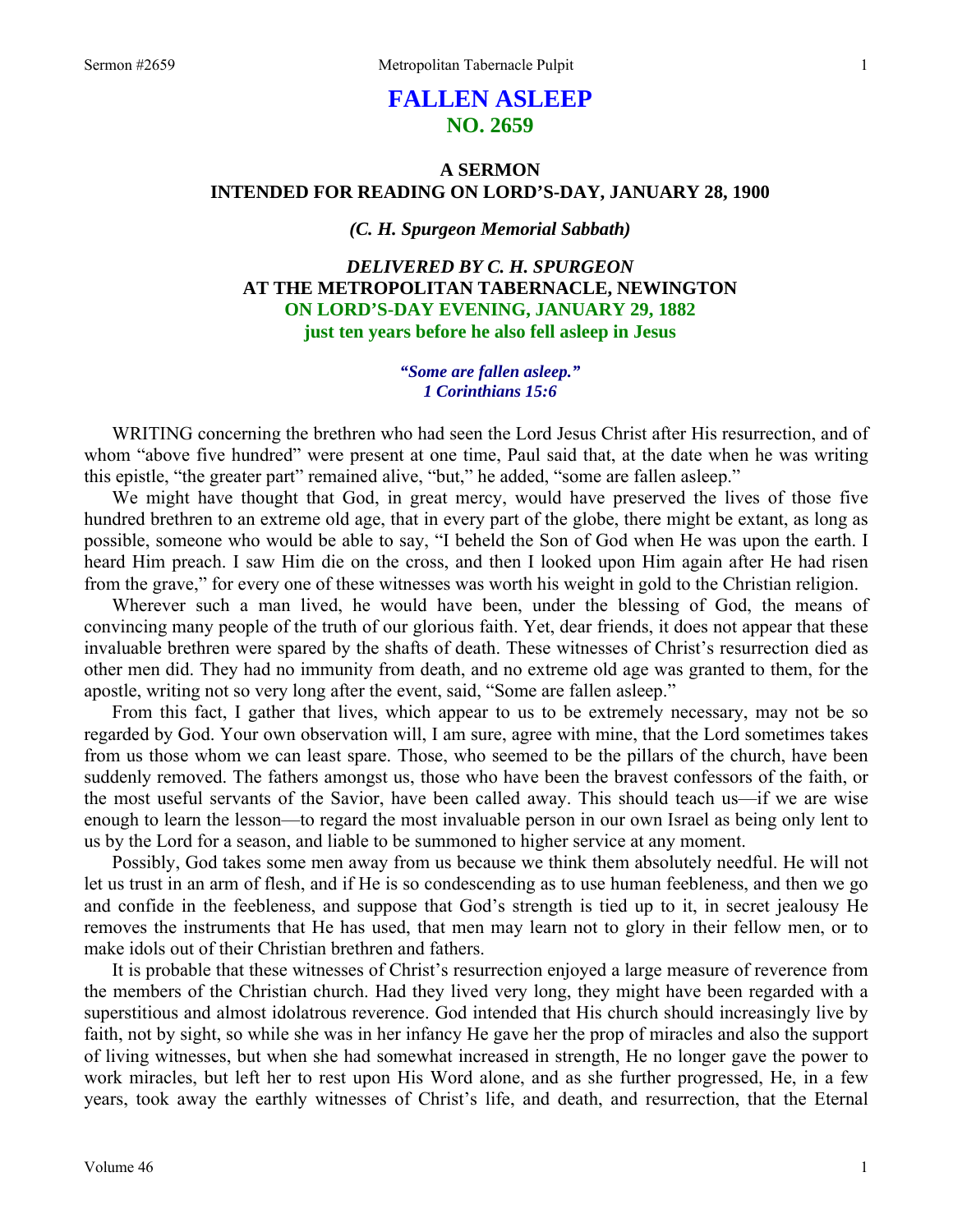Spirit, working through the Word, might stand to all time, as the living and unfailing Witness of the fact that Jesus lived, and died, and "rose again the third day according to the Scriptures."

The lesson for us all to learn is just this, let us not set too much store by any of God's servants, and especially, let us never reckon that we are essential to the carrying on of His work. The fly upon the chariot wheel was easily to be dispensed with, and so are we. Like shadows have we come, like shadows we shall go. We may be missed, I hope we shall all live so that many will miss us when we are gone, but they will brush their tears away, and both the world and the church—and especially the church—will continue to go on without us. While Jesus lives, whoever may die, we shall never have to say, "My father, my father, the chariot of Israel, and the horsemen thereof," but still shall the church of God flourish and increase, for the Spirit of God is with her.

Paul wrote, "Some are fallen asleep." Of course, all the witnesses, who saw Christ personally, have long ago fallen asleep, but among ourselves, it is also true that "some are fallen asleep," and the truth is impressed upon us more and more forcibly every week. I never expect now to come to this place on two succeeding Sabbaths, without hearing that some one or other of our friends has departed. Our death-rate, for many years, has been wonderfully small, for God seems to have favored us by sparing us to one another.

We must not forget that in past days, more of our number were young than is the case with us now, and as we all march onwards towards the inevitable river, the deaths will naturally be more numerous among us than they have been. They are beginning to be so already, and I am continually hearing of one or another of our most useful brethren or sisters being "called home." Almost every day, this truth is impressed upon me, "Some are fallen asleep."

I suppose that all the year round, almost as regularly as the clock ticks, about two a week of our church members, beside others out of the congregation, are taken up to dwell in the Master's presence. So my subject concerns us just as much as it did those of whom and to whom the apostle wrote.

**I.** Now, coming to the text, I call your attention, first, to THE FIGURE USED HERE, "Some are fallen asleep."

In the heathen part of the catacombs of Rome, the inscriptions over the place where their dead were buried are full of lamentation and despair. Indeed, the writers of those inscriptions do not appear to have been able to find words in which they could express their great distress, their agony of heart, at the loss of child, or husband, or friend. They pile the mournful words together, to try to describe their grief. Sometimes, they declare that the light has gone from their sky now their dear ones are taken from them. "Alas! Alas!" says the record, "dear Caius has gone, and with him all joy is quenched for ever, for I shall see him no more." Heathenism is hopeless to afford any comfort to the bereaved.

But when you come into that part of the catacombs which was devoted to Christian sepulture, everything is different. There you may constantly read these consoling words, "He sleeps in peace." There is nothing dreadful or despairing in the inscriptions there, they are submissive, they are cheerful, they are even thankful, frequently, they are victorious, and the most common emblem is—not the quenched torch, as it is on the heathen side, where the light is supposed to have gone out forever—but the palm branch, to signify that the victory remains eternally with the departed one. It is the glory of the Christian religion to have let light into the sepulcher, to have taken the sting away from death, and in fact, to have made it no more death to die.

The figure here used is that of falling asleep, it describes first the act, and then the state, "Some are fallen asleep." That is the act of death. Having fallen asleep, they remain so, that is the state of death. For a Christian to die is, according to Scripture, *an act of the most natural kind,* for it is but to fall asleep. What that act really is, in its litera1 meaning, I cannot fully explain to you, though I know by long personal experience, and all of you know, and will soon know again if you are permitted to fall asleep tonight and to wake in the morning.

Yet you never knew exactly when you went to sleep. You have often wanted to go to sleep, but you could not, and probably nobody has ever gone to sleep while he has tried to do so, but it is when all idea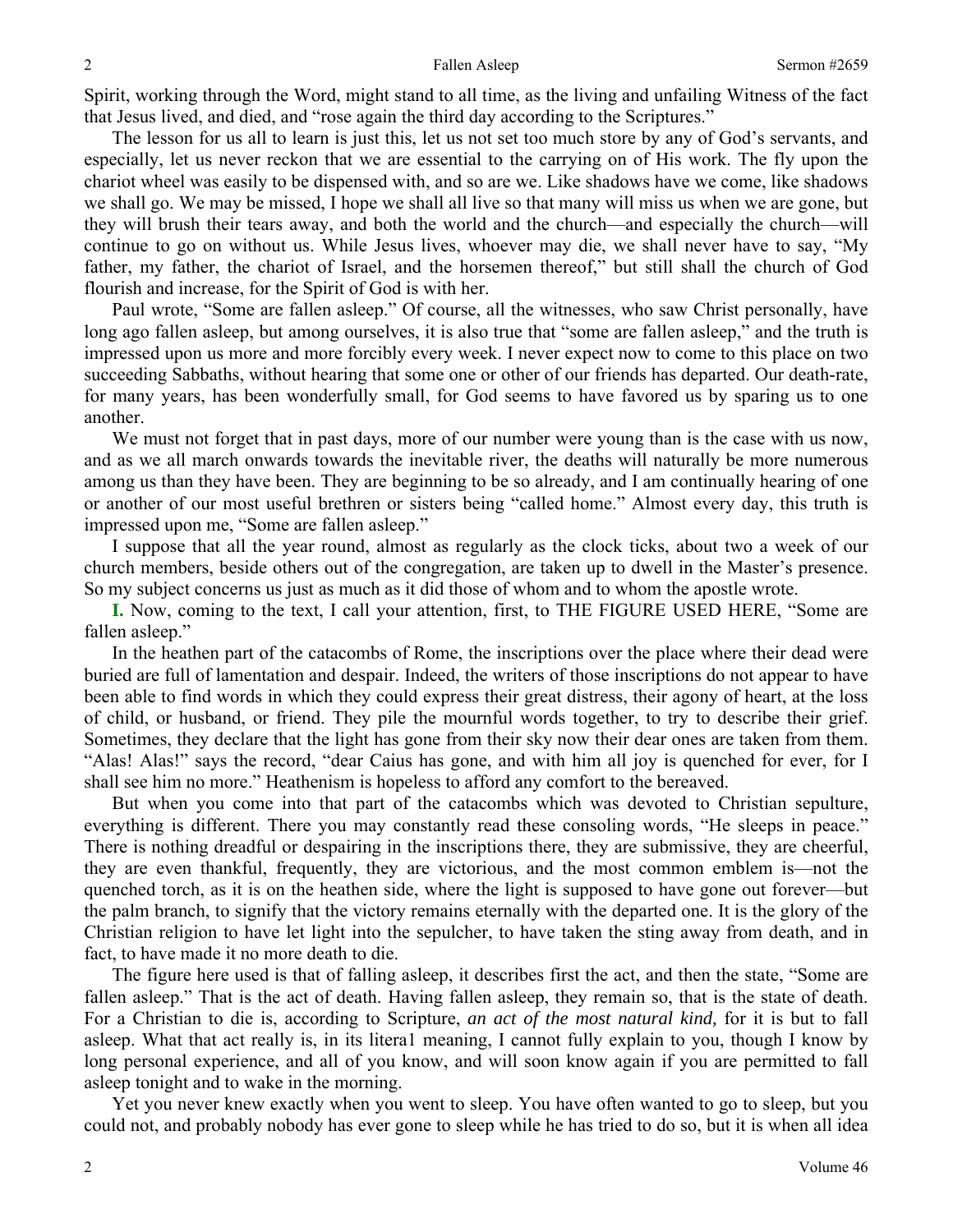of forcing slumber has gone from us that gradually we pass into a state of unconsciousness. Such, perhaps, is death—the sinking away, and becoming unconscious of this world, and asleep to it, though happily conscious of another world, and sweetly awake to it. That is the act of falling asleep.

Then, after the act of falling asleep, which is death, comes the *state of sleep, in which rest is the main ingredient.* Are believers then asleep? Yes and no. Never make a figure run on four legs when it was only meant to go on two. Some people, when they get hold of a metaphor, want to make it have as many feet as a centipede, and they seek to draw all sorts of parallels which were never intended to be drawn.

The fact is that the saints sleep, first, as to their bodies. There they lie in the cemetery—which means, the sleeping-place—till dawns the bright illustrious day when those bodies shall wake again. As for their souls, they are asleep as to this world, their memory and their love are things of the past, they are alike unknowing and unknown as far as this earth is concerned.

As to that other world, we read that they shall be "forever with the Lord." Our Savior said to the penitent thief, "Today shalt thou be with me in paradise," and the prayer of Christ for His people was, that we might be with Him where He is—not to be asleep—but to behold His glory, the glory which the Father had given Him. Hence, the word "sleep" is not to be regarded as implying that the souls of the departed lie in a state of unconsciousness. It is nothing of the kind, it is unconsciousness as to the things of time and sense, but a blessed consciousness as to another and a fairer and brighter and better world than this.

Even while I am in this mortal state, when I am asleep, though I may be unaware of anything that is happening in my bedroom, yet full often, in my sleep, my mind is soaring on the wings of eagles, mounting up to heaven, or diving into the depths, conscious of dreamland, and of the spirit land, though unconscious of the present world for the time being.

The meaning of the term is evidently this—as sleep brings to us rest, the blessed ones, who have fallen asleep in Christ, are perfectly at rest. It is delightful for a man, who has worked very hard all day, to forget his toils and fall asleep. Well did Young write, in his *Night Thoughts,* concerning—

### *"Tired nature's sweet restorer, balmy sleep."*

In his sleep, the prisoner in the dungeon forgets his manacles, the slave in the galley forgets his bondage, the poor man forgets his poverty, and he who dreads the approach of danger, drinks a draught of the waters of Lethe, and remembers his fears no more. What a blessing sleep is to this poor, weary frame and to the throbbing brain!

The saints in heaven have a better rest than sleep can give, but sleep is the nearest word we can find to describe the state of the blessed. They have no poverty, no toil, no anguish of spirit, no remorse, no struggling with indwelling sin, no battling with foes without and fears within. "They rest from their labours, and their works do follow them." Oh, what a sweet thing to fall asleep, if this be what it is—to enjoy perfect repose, and to be beyond the reach of all influences which make life here to be so sorrowful! "Some are fallen asleep," that is, they have entered into their rest.

By falling asleep, again, is meant a *state of security.* The man who is in the battle may be wounded, and may die, but he who has gone up to his chamber to sleep is supposedly there to be at peace, and out of the reach of danger, though that is not always the case. But in those heavenly chambers where the Lord shall hide away His people, they shall be perfectly secure. They will never have to keep watch against "the arrow that flieth by day," or "the pestilence that walketh in darkness." They are out of gunshot of the enemy.

As Dr. Payson said, when he was dying, "The battle is fought," so is it with them, the battle is fought, and the victory is won forever. Therefore have they ascended to the hilltops of glory, and to the chambers of eternal rest, and there they sleep while we still struggle hand to hand with the enemy, with many a deadly thrust, and many an ugly wound. God be praised that there is a place of safety for all the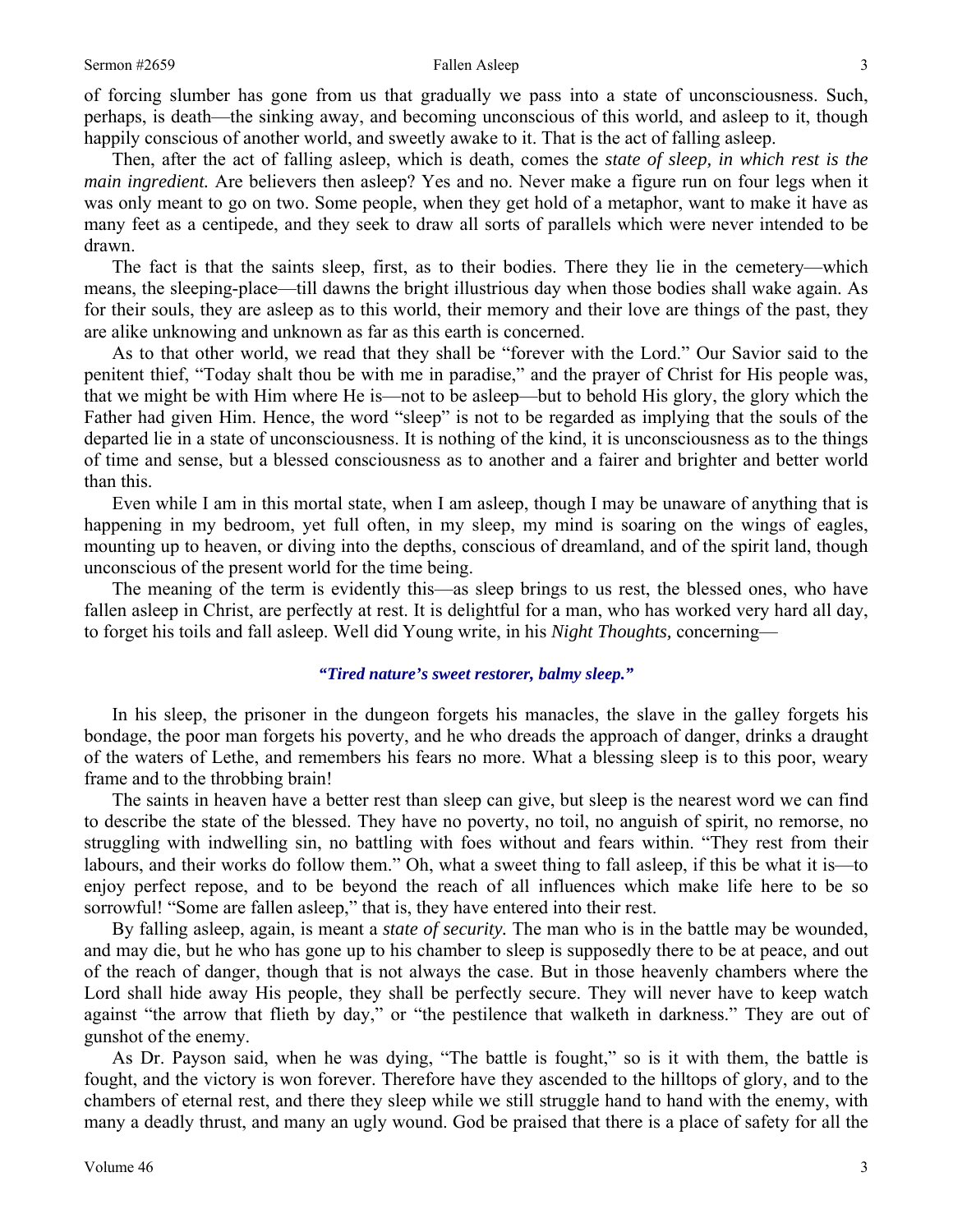soldiers of the cross! "Some are fallen asleep," and so shall we, in due time, if we are fighting under the banner of Emmanuel, God with us.

Now let us learn, from this figure of falling asleep, a little about death, and especially, about a Christian's death. I learn from it, first, that *the act is not a painful one, nor even a disagreeable one.* As I have said before, I cannot really tell what falling asleep is, for in the very act we ourselves pass out of the consciousness of it, but as far as one has watched children falling asleep, there certainly is no appearance of any pain, for usually they drop off into slumber very happily, and that is how God's people shall do when they fall asleep in Jesus.

Do not regard your departure out of the world as a thing to be surrounded with horror, do not conjure up hobgoblins, and evil spirits, and darkness, and terror. "The valley of the shadow of death," of which David spoke, I do not think was ever meant to be applied to dying, for it is a valley that he walks through, and he comes out the other side of it, and it is not the valley of death, but only of "the shadow of death."

I have walked through that valley many a time—right through from one end of it to the other, and yet I have not died. The grim shadow of something worse than death has fallen over my spirit, but God has been with me, as He was with David, and His rod and His staff have comforted me, and many here can say the same, and I believe that often, those who feel great gloom in going through "the valley of the shadow of death," feel no gloom at all when they come to the valley of death itself. There has generally been brightness there for the most sorrowful spirits, and those who, before going there, have groveled in the dust, have been enabled to mount as on eagles' wings when they have actually come to the place of their departure into the future state.

The more you think this matter over, the more clearly will it appear to you that there cannot be any pain in death, all pain must be connected with life, it is the living who suffer. In death, we forget all pain. That gentle touch, that divine love-pat that shall end all pain and sorrow, is the thing which men usually call death, but which the apostle rightly calls sleep. There is nothing to be dreaded in it, it may be altogether unattended with pain, I believe that, full often, it is so.

To fall asleep is a very natural act, and so it is for us to die. A little child has been playing in the field gathering buttercups and daisies all day long, but at last, tired right out, he drops asleep upon his mother's lap, what could he do better? So, though we may be unwilling to die, the time will come when we shall have finished our life—work or play, whichever you may please to call it—and we shall fall asleep upon the bosom of our God, what better thing could we do?

There is a dear old friend of mine, now in heaven, and when he came to this house one Sabbath day, I said to him, "Our old friend So-and-so has gone home." The one to whom I spoke was an old man himself, one of our most gracious elders, and he looked at me in a most significant way, and his eyes twinkled as he said, "He could not do better, dear Pastor, he could not do better, and you and I will do the same thing one of these days. We also shall go home!"

Our aged friend, as I told you, has himself gone home since that time, and now I may say of him, "He could not have done better." Why! That is where good children always go at night—home. If they ran away, where would they go? When our night comes, beloved children of God, you and I also must go home, do we feel at all afraid of such a prospect? If so, surely our love to our Heavenly Father, and to our Elder Brother, and to our home above, must be growing somewhat cold.

And then, again, *if we did not die, we would wish to do so.* Certainly, when people cannot sleep, that is the very thing they crave for. There have perhaps, been times when you have been ready to take something which would help to keep you awake when you have needed to do some special work, or to watch over some precious sick one, but when night follows night, and there has been no sleep for you, you do not want anything to keep you awake then, but you long for sleep. "Oh, that I could sleep!" you cry.

We regard it, always, as a bad symptom when the sufferer says, "I cannot sleep." The disciples said, concerning Lazarus, "If he sleep, he shall do well," and they spoke wisely, although they misunderstood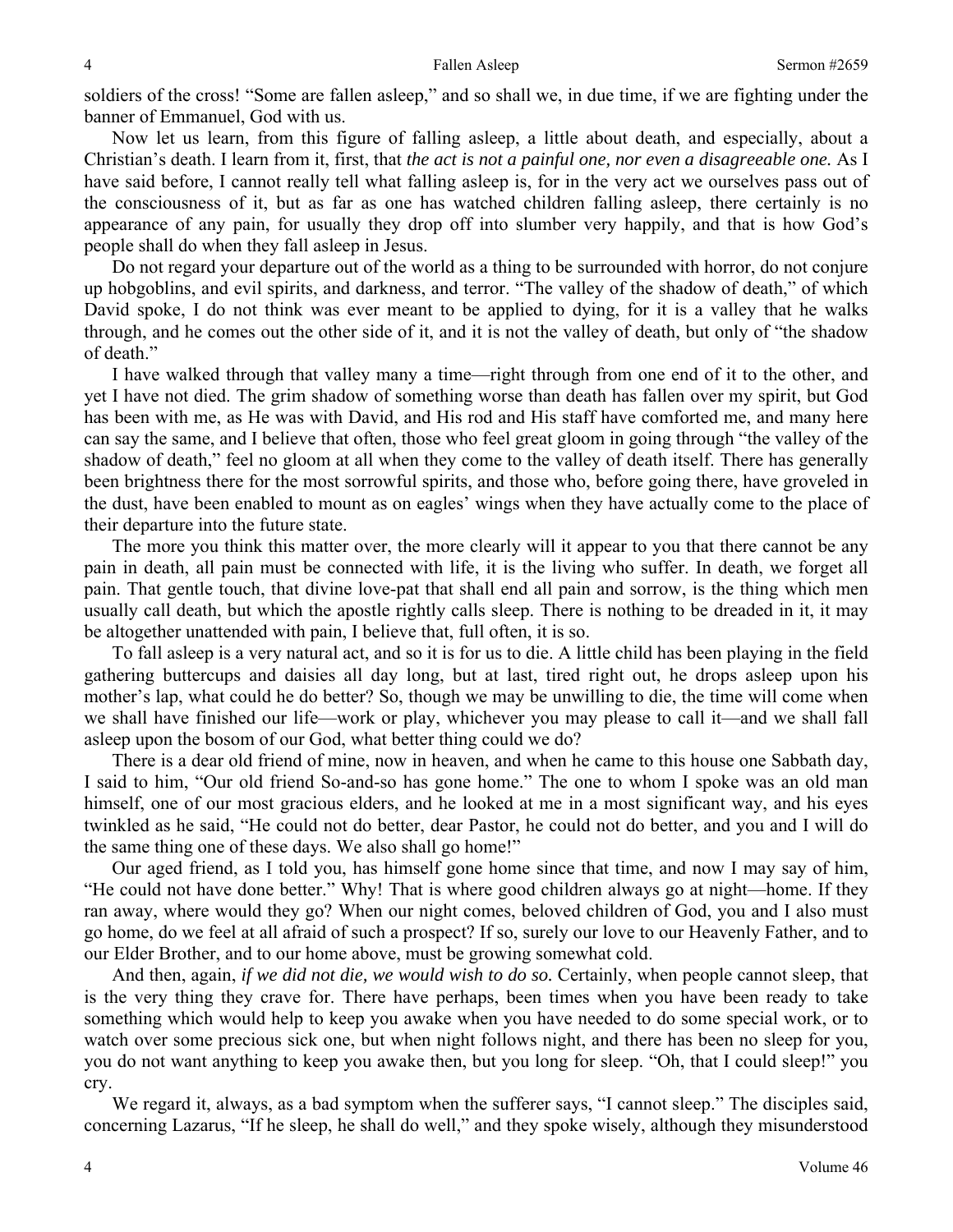Oh, if we could not die, it would be indeed horrible! Who wants to be chained to this poor life for a century or longer? There came to me one, of whom I may tell the story, for he is dead now, and he said that if I would do his bidding, I would live forever here, for he had discovered a great secret by which men need never die. I said to him, "Sir, you seem to me like a man of seventy, and I should say that you are getting on towards death yourself." He replied, "Oh, no! I expect some little rash will come out all over me in a few years, and then I shall be quite young again, and start living for another hundred years."

He told me that the people would believe his teaching when he had been here six or seven hundred years, and I answered that I thought it was very likely that they would! He offered to share his great secret with me, dear good man that he was, but I replied, "I would not give a button with the shank off to know it, why should I want to live in this wretched penal colony forever?" He talked to me for some little time, and when he found that he could make no impression on me, to consummate his madness, he asked me to go outside my door with him, he lifted up the knocker and rapped two or three times, saying very solemnly, "Too late! Too late! Ye cannot enter now."

He said that he had shut me out of the blessing of living here forever, and so I said to him, "I am very much obliged to you for doing me such a kindness." He printed books, and gave lectures on the subject, being fully persuaded in his own mind that he would never die, but he has died, I knew he would, and I told him so. He said it was my want of faith which made me talk like that, but he himself was confident that he should never die.

Oh, what an awful thing it would be if that man's fad could be a fact! Superstition declares it to be the curse upon "the wandering Jew" that he should never die. God be thanked that such a curse has never fallen upon us! No, unless the Lord should come first, we shall fall asleep in Him, and what a blessed thing it must be to fall asleep on the bosom of Christ! The child may be afraid to be put to bed in the dark, but it never fears to fall asleep upon its mother's breast, and we might dread to be laid to rest out there in the cold cemetery, all alone, but we do not fear to sleep in Jesus. Such a state as that is a thing to be desired, not to be dreaded.

**II.** Now let us come to our second point, THE THOUGHTS AWAKENED BY THIS FIGURE: "Some are fallen asleep."

First, thinking about the many that have fallen asleep, let me ask*—How did you treat them?* If your conscience pricks you concerning that matter, I want you to act towards the living saints in such a way as you would like to have done supposing you never see them again. When there has been an angry meeting or parting—when there have been hard words spoken—when there have been unkind thoughts—when you could not enjoy true fellowship with some Christian friend, suppose that, the next morning, somebody came round to your house and said, "Brother So-and-so is dead," you would feel deeply pained to think that he had fallen asleep after you had so treated him.

People who have killed their minister by their unkindness—and there have been, alas! many who have done so—those who have killed other persons—and there have been many of that sort, who have vexed and worried other people into their graves—may well think with great sorrow, "Some are fallen asleep, but we did not treat them with the love and kindness we ought to have shown them." Think over that matter, dear friends, and see to it that no such regrets shall be possible to you.

"Some are fallen asleep." Then, *who is to fill their place?* Many have already gone from us this year, and others keep on going. Sunday school teachers go, who will be "baptized for the dead," by taking their places in the ranks, and filling the gap? Hear this, you church members who are doing nothing for Christ! "Some are fallen asleep." Let that little sentence be a clarion call to you to wake up, and go, and occupy the vacant positions, that the work of Christ may know no lack in any part of His vineyard. Rouse ye! Rouse ye! you who are asleep in another sense, and now that so many are being taken away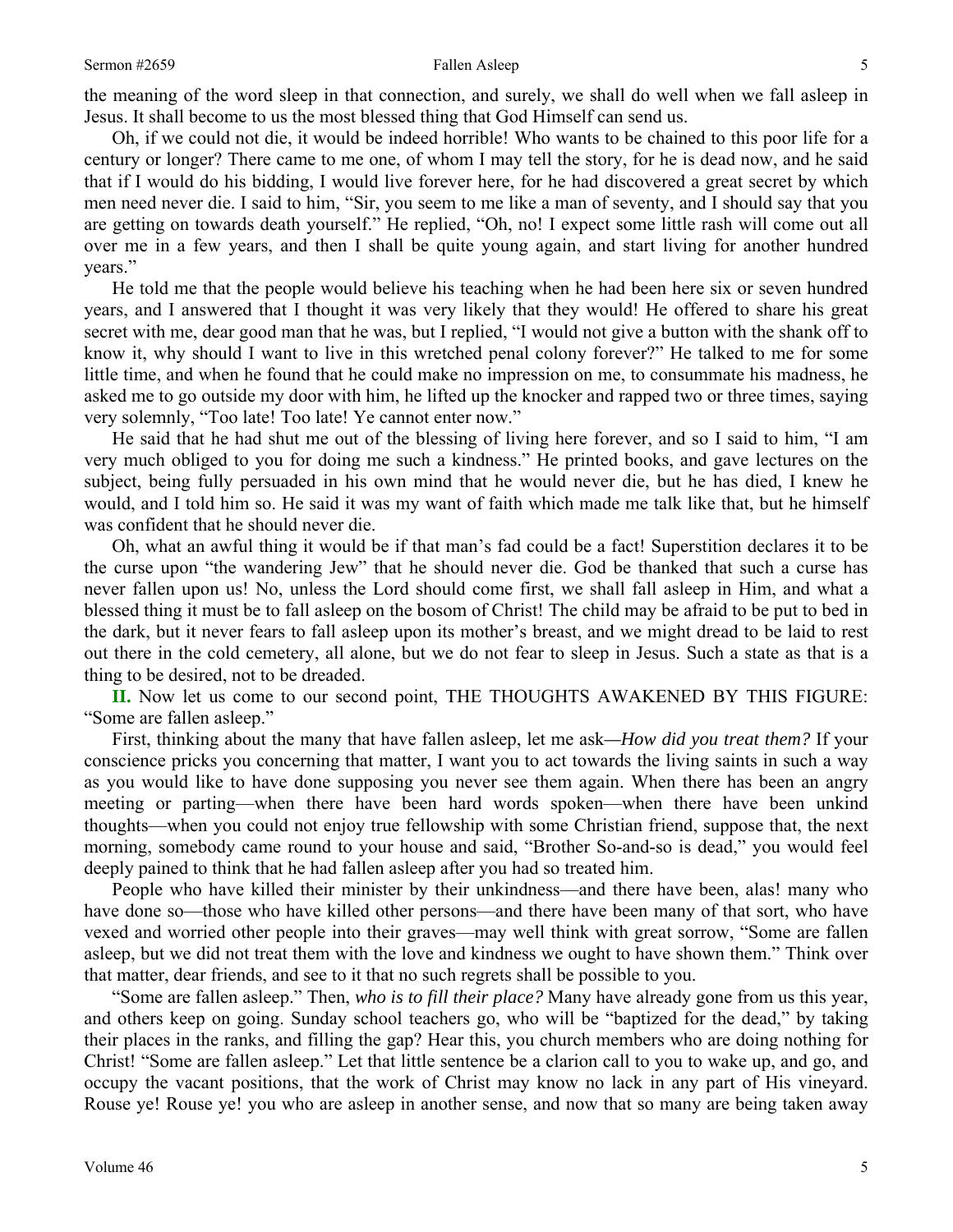from us, dig up the talent that has been wrapped in a napkin, and buried in the earth, and put it out to blessed usury by employing it in the Master's service.

"Some have fallen asleep." *Then you and I will also fall asleep before long*. It cannot be a long while for some of you who are getting grey or white, it may be a very short time for some of us who have scarcely reached the middle of life, and even you young folk may soon fall asleep too, for I have seen a child asleep in the morning as well as at night, and so have you.

Oh! let us not live in this world as if we thought of staying here forever, but let us try to be like a pious Scotch minister, who was very ill, and being asked by a friend whether he thought himself dying, answered, "Really, friend, I care not whether I am or not, for if I die, I shall be with God, and if I live, He will be with me." There is not much to choose between those two blessed states, but let us recollect, by the memory of every one who has fallen asleep, that the time of our own departure is coming by and by, and it may be very soon!

But as for those who have fallen asleep in Jesus, we need not fret or trouble ourselves about them. To cut their faces, in token of their mourning for the dead, was natural to the heathen, well might they torture themselves in their hopeless grief, for they believed the separation to be eternal. But as for us, when children go upstairs to bed, do their elder brothers and sisters, who sit up later, gather together and cry because the other children have fallen asleep? Ah, no! they feel that they have not lost them, and they expect to meet again in the morning, and so do we!

Therefore, let us not weep and lament to excess concerning the dear ones who are fallen asleep in Christ, for all is well with them. They are at rest, shall we weep about that? They are enjoying their eternal triumph, shall we weep about that? They are as full of bliss as they can possibly be, shall we weep about that? If any of your sons and daughters were taken away from you to be made into kings and queens in a foreign land, you might shed a tear or two at parting, but you would say, "It is for their good, let them go."

And do you grudge your well-beloved their crown of glory, and all the bliss which God has bestowed upon them? If the departed could speak to us, they would say, "Bless God for us. Do not sit down and mourn because we have entered into His glory, but rather rejoice because we are with Him where He is." Therefore, let us comfort one another with these words.

**III.** Lastly, brethren, let us think, for just a minute or two, of THE HOPES CONFIRMED BY THIS FIGURE, "Some are fallen asleep."

First, *then, they are still ours.* If they were really dead, we might say that we had lost them, but as they have only fallen asleep, they are still ours. Wordsworth proclaimed a great truth in that simple little poem of his, "We are seven." There were some of the family buried in the churchyard, but the girl still declared that they were seven, and so they were.

Did you ever notice, concerning Job's children, that when God gave him twice as much substance as he had before, he gave him only the same number of children as he formerly had? The Lord gave him twice as much gold, and twice as much of all sorts of property, but He only gave him the exact number of children that he had before.

Why did He not give the patriarch double the number of children as well as twice the number of cattle? Why, because God reckoned the first ones as being his still. They were dead to Job's eye, but they were visible to Job's faith. God numbered them still as part of Job's family, and if you carefully count up how many children Job had, you will find that he had twice as many in the end as he had in the beginning.

In the same way, consider your friends who are asleep in Christ as still yours—not lost, any one of them, and say of them, "Some are fallen asleep." "Our membership has been diminished," says somebody. Yes, it has been, according to the church book, and the figures as we reckon them here, but it has not really been diminished. I have, by faith, seen our brethren and sisters flying, like doves to their windows, and ascending to heaven from this place. Every week, some of them are going to the land beyond the skies.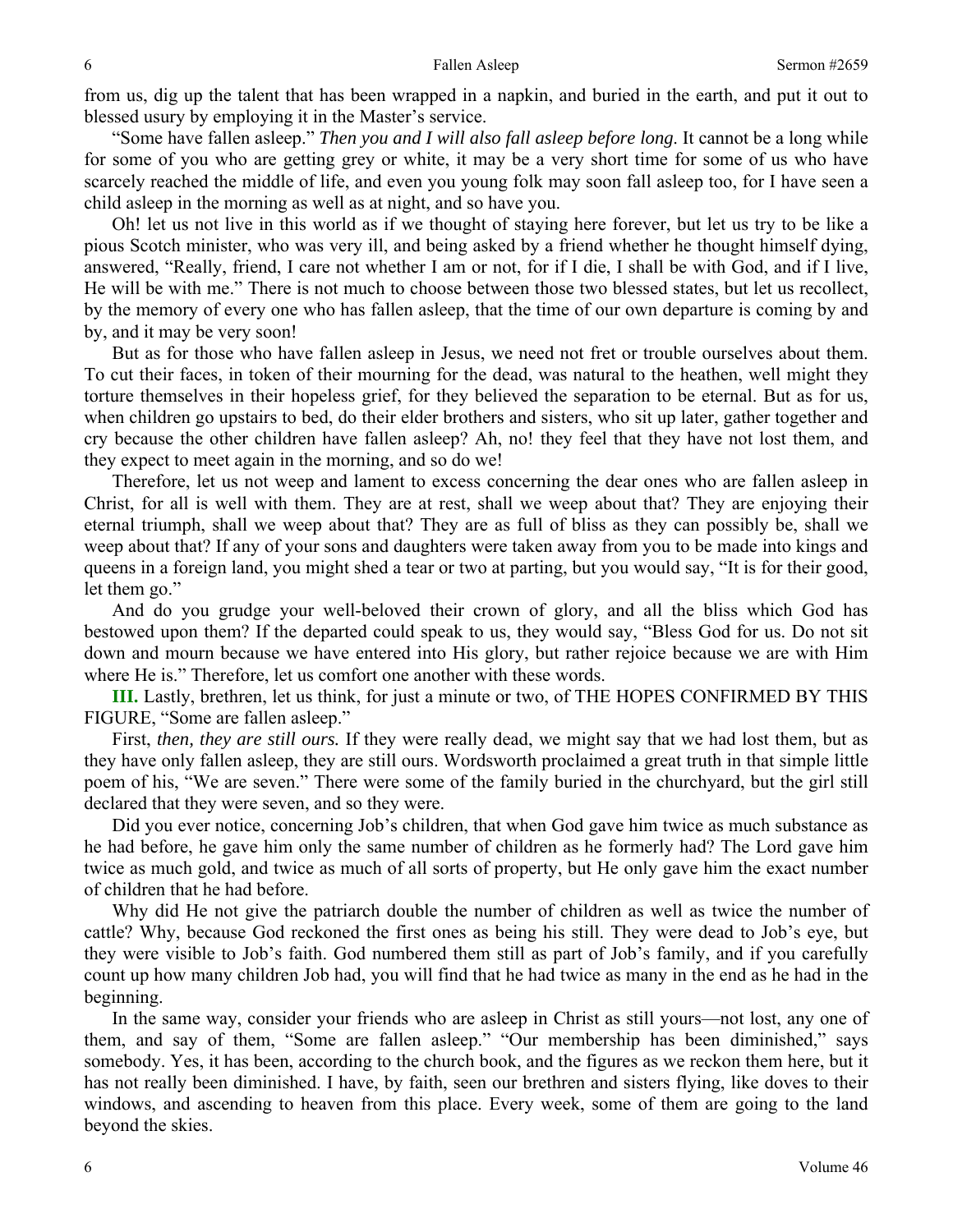My soul has often rejoiced as I have thought of the spiritual children whom God has given me. I might almost claim that great promise which was made to Abraham, "Look now toward heaven, and tell the stars, if thou be able to number them: and he said unto him, So shall thy seed be," for if they have not reached the number of the stars yet, they are no more to be reckoned than are the stars.

As I remember how many of them have already reached the better land, I do not think of them as lost, for they only fell asleep here, to wake in the presence of Jesus. Their sleeping bodies also shall wake again when the resurrection trumpet sounds. No matter what has become of the particular particles of dust of which those bodies were composed, the essence of each individual shall be preserved by omnipotent power, and out of it shall spring an undying body, remodeled, and fashioned like unto Christ's glorious body, and the soul shall enter it, and that soul shall be here again at the coming of Christ, for when He shall come in His glory, them also who sleep in Jesus will He bring with Him, "therefore," again I say unto you, "comfort one another with these words."

This is our last thought; *we shall again meet those who have fallen asleep.* We said, "Adieu" to them, and so committed them to God's keeping. We said, "Good-bye," that is, "God be with you," and God has been with them. We said, "Farewell," and they have fared well, and we shall see how well they have fared to be with Christ, for we shall see them again. I believe that we shall know them, have communion with them, and shall admire Christ's grace in them, and that it shall be part of our heaven to come not only "to Jesus the Mediator of the new covenant," but also "to the general assembly and church of the firstborn, who are written in heaven."

Now I have finished my discourse, but how far is there any comfort to some of you in all that I have said? Some of you work very hard, have you any hope of rest in heaven? If not, I do pity you, from the very depths of my heart. Some of you fare very hard, have you any hope of better fare with Christ forever? If not, I do indeed pity you, more than I can tell. To go, from poverty and misery here, to a place where there shall be no hope for you forever, will be dreadful indeed. If there were no hell, I could not endure the thought of being shut out of heaven, for to be with Christ, to be with the Father, to be with the Holy Spirit, to miss the company of gracious and just men forever, would be a hell that might well make men gnash their teeth in torment.

Oh, may God save us all through faith which is in Christ Jesus! May we be saved tonight, and then it will not matter how soon anyone may say of us also, "They have fallen asleep," for all will be well with us forever. God bless you, dear friends, for Christ's sake! Amen.

### **EXPOSITION BY C. H. SPURGEON**

### *REVELATION 7:9-17 AND 1 CORINTHIANS 15:1-28, 50-58*

We will read two passages from the New Testament tonight. The first will show us where the glorified saints are, and the second will tell us what is to become of their bodies.

**Revelation Chapter 7. Verses 9-13.** *After this I beheld, and, lo, a great multitude, which no man could number, of all nations, and kindreds, and people, and tongues, stood before the throne, and before the Lamb, clothed with white robes, and palms in their hands; and cried with a loud voice, saying, Salvation to our God which sitteth upon the throne, and unto the Lamb. And all the angels stood round about the throne, and about the elders and the four beasts, and fell before the throne on their faces, and worshipped God, saying, Amen: Blessing, and glory, and wisdom, and thanksgiving, and honour, and power, and might, be unto our God for ever and ever. Amen. And one of the elders answered, saying unto me,—* 

In reply, as it were, to John's question put by the very look of his countenance. Sometimes, the Lord Jesus Christ gave an answer to men who had not spoken to Him, and the angelic elder here followed His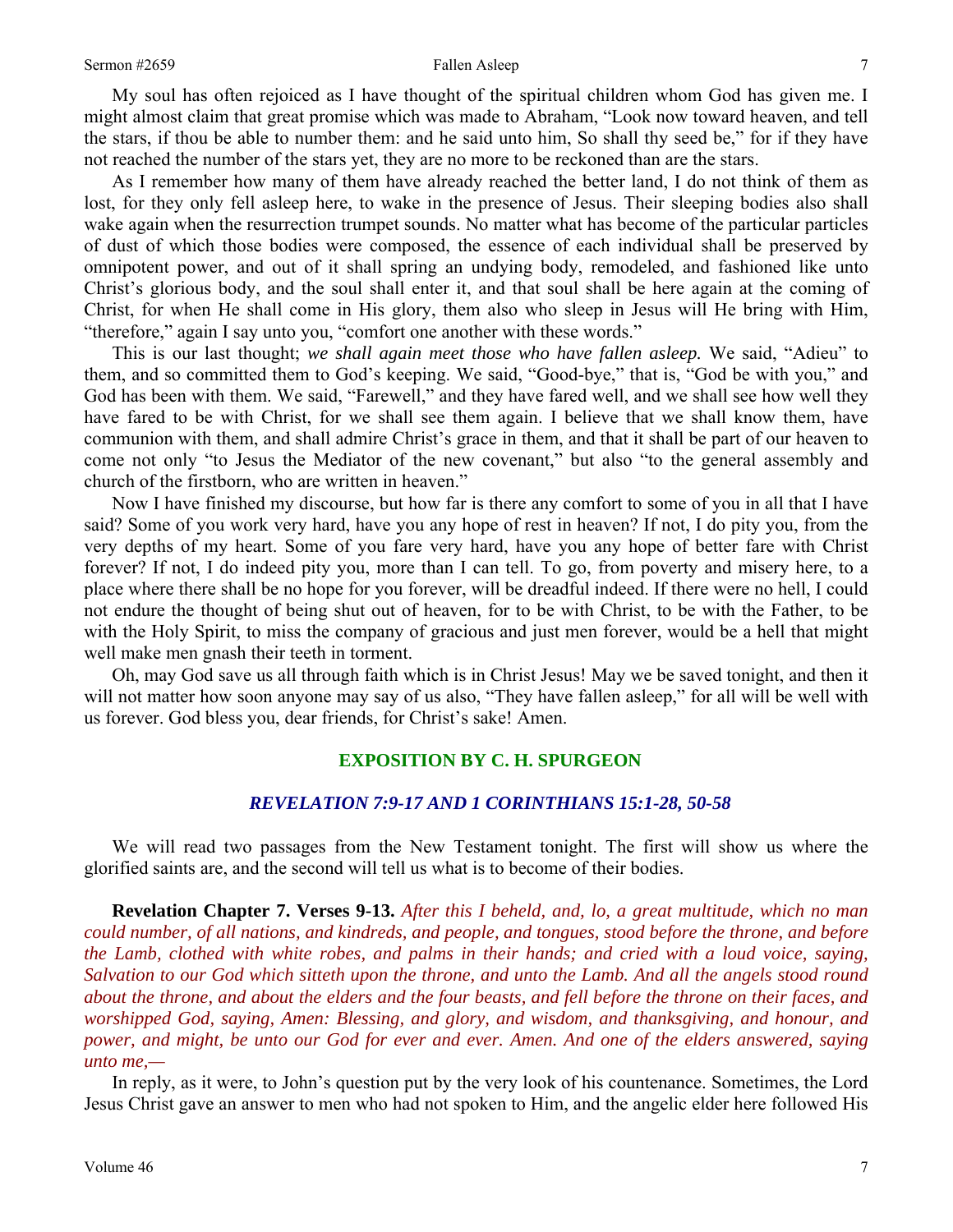example, and also in another respect imitated his Lord, by replying to the inquisitive glance of John by asking him a question.

**13-17.** *What are these which are arrayed in white robes? and whence came they? And I said unto him, Sir, thou knowest. And he said to me, These are they which came out of great tribulation, and have washed their robes, and made them white in the blood of the Lamb. Therefore are they before the throne of God, and serve him day and night in his temple: and he that sitteth on the throne shall dwell among them. They shall hunger no more, neither thirst any more; neither shall the sun light on them, nor any heat. For the Lamb which is in the midst of the throne shall feed them, and shall lead them unto living fountains of waters: and God shall wipe away all tears from their eyes.* 

This is to be the future state of all those who are redeemed by the precious blood of Jesus, and to whom the saving grace of God has come, so that, concerning all who have thus fallen asleep, we sorrow not as those without hope, for we know that all is well with them forever.

Now let us read a little of what the apostle Paul was inspired to write with regard to the resurrection of the body.

**1 Corinthians Chapter 15. Verses 1-2.** *Moreover, brethren, I declare unto you the gospel which I preached unto you, which also ye have received, and wherein ye stand; by which also ye are saved, if ye keep in memory what I preached unto you, unless ye have believed in vain.* 

What, then, was this Gospel which Paul had preached, and which the Christians in Corinth had received—the Gospel which Paul declared would save them if they truly believed it? Was it a Gospel made up merely of doctrines? No, it was a Gospel formed of facts.

**3.** *For I delivered unto you first of all that which I also received, how that Christ died for our sins according to the Scriptures;* 

That is the first fundamental fact in the Gospel system. Blessed is the man who believes it, and rests his soul upon it.

**4.** *And that he was buried, and that he rose again the third day according to the scriptures:* 

That grand fact of the resurrection of Christ from the dead is rightly put next to His substitutionary sacrifice, for it is the very cornerstone of our holy faith. It is one of the essential doctrines which must be received by us, for we cannot truly believe the Gospel unless we accept the great truth of Christ's resurrection.

**5-8.** *And that he was seen of Cephas, then of the twelve: after that, he was seen of above five hundred brethren at once; of whom the greater part remain unto this present, but some are fallen asleep. After that, he was seen of James; then of all the apostles. And last of all he was seen of me also, as of one born out of due time.* 

I suppose, brethren, that we may have persons arise, who will doubt whether there was ever such a man as Julius Caesar, or Napoleon Bonaparte, and when they do—when all reliable history is flung to the winds—then, but not till then, may they begin to question whether Jesus Christ rose from the dead, for this historical fact is attested by more witnesses than almost any other fact that stands on record in history, whether sacred or profane.

The risen Christ was seen by many persons who knew Him intimately before He died, by those who saw Him put to death, and who saw Him when He was dead. He was seen, on various occasions, privately, by one, by two, by twelve, of those who had been His companions for years, at other times He was seen in public, by large numbers who could not all have been deceived.

These men were so certain that this was indeed the same Christ who had lived, and died, that although it was at first difficult to make them believe that He had risen from the dead, it was impossible to make them doubt it afterwards, and the major part of them died to bear witness to the fact, they were martyred because they confessed that Jesus had indeed risen from the dead.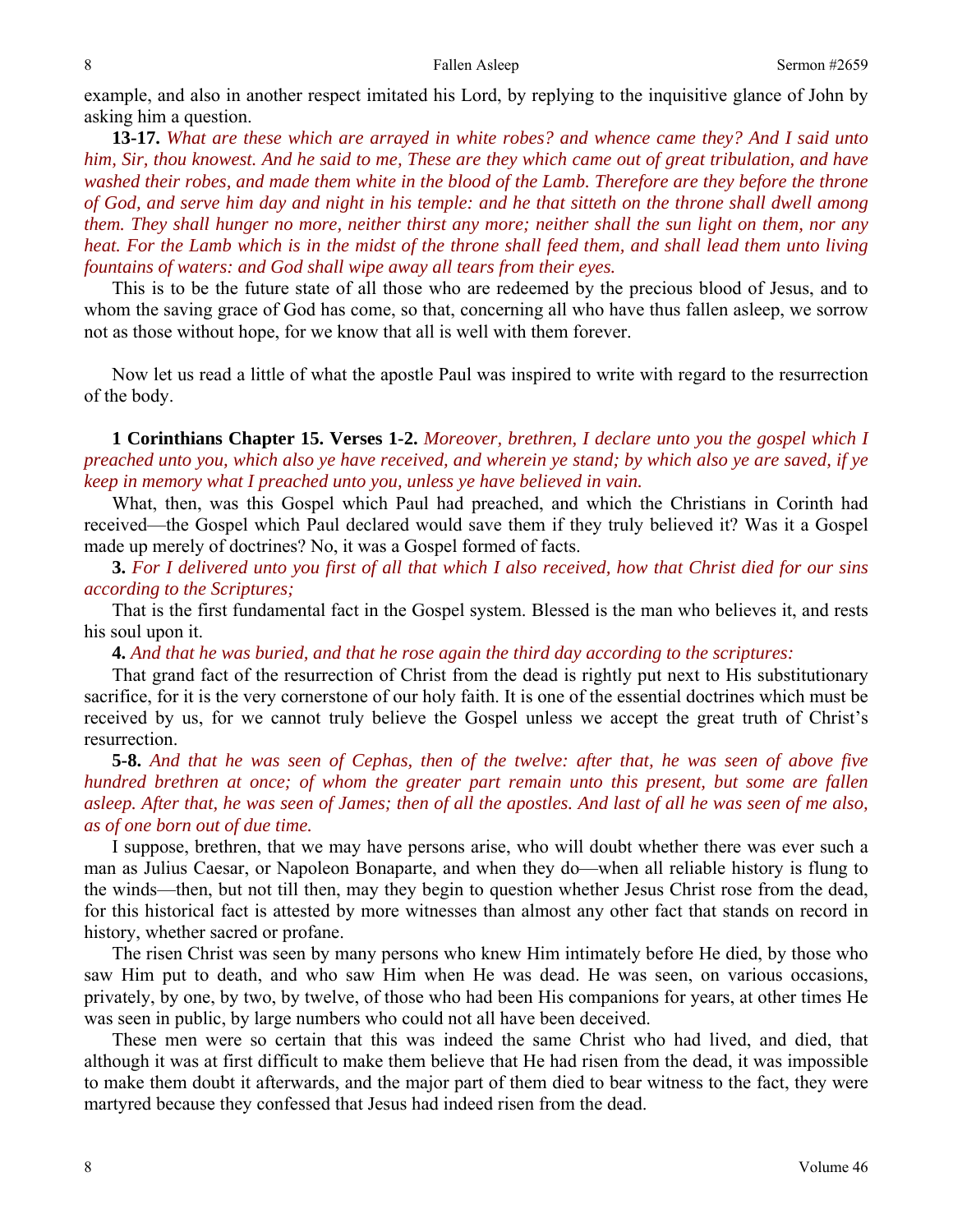There is no fact in history from the days of Adam until now, that is better attested than this great central truth of the resurrection of Christ, so we accept it, and receive it gladly. Paul finishes up his list of witnesses by putting himself down as one of them, although his conversion was, to himself, such a marvelous display of divine grace that he was like "one born out of due time."

**9-14.** *For I am the least of the apostles, that am not meet to be called an apostle, because I persecuted the church of God. But by the grace of God I am what I am: and his grace which was bestowed upon me was not in vain, but I labored more abundantly than they all: yet not I, but the grace of God which was with me. Therefore whether it were I or they, so we preach, and so ye believed. Now if Christ be preached that he rose from the dead, how say some among you that there is no resurrection of the dead? But if there be no resurrection of the dead, then is Christ not risen: and if Christ be not risen, then is our preaching vain, and your faith is also vain.* 

It is all emptiness together. Our preaching evaporates—there is nothing left in it—unless Christ did really rise from the dead, and your faith has nothing in it either, you are believing in that which is only vanity and nothingness unless His resurrection was a fact.

**15-17.** *Yes, and we are found false witnesses of God; because we have testified of God that he raised up Christ: whom he raised not up, if so be that the dead rise not. For if the dead rise not, then is not Christ raised: and if Christ be not raised, your faith is vain; ye are yet in your sins.* 

So that you cannot be a Christian if you deny the resurrection of Christ. You must give up Christianity altogether, and confess that your faith in it was a delusion, unless you believe that Jesus Christ rose from the dead, and that therefore there is a resurrection from the dead for the sons of men.

Let it always be most clearly understood that what Christ is, that His people are. There is an unbroken union between the Head and the members, so that, if He lives, they live, and if He lives not, then they live not, and if they live not, then He lives not. Jesus and those for whom He died are so intimately joined together that they are really and truly one, and nothing can ever separate them.

**18-19.** *Then they also which are fallen asleep in Christ are perished. If in this life only we have hope in Christ, we are of all men most miserable.* 

That is to say, if our hope for the future is all a lie, we have been dreadfully deceived, and moreover, if we could lose a hope as brilliant as that has been to us, there would fall upon us a sense of loss so great that no one in the world could be so wretched as we should be. Besides, the apostles being always in jeopardy of their lives, if they were suffering poverty, and persecution, and the fear of death by martyrdom, all for a lie, they were indeed of all men the most deluded, and the most miserable. But the Corinthians would not admit that, neither will we.

**20.** *But now is Christ risen from the dead, and become the firstfruits—* 

He must always come first, that in all things He may have the preeminence.

**20-28.** *Of them that slept. For since by man came death, by man came also the resurrection of the dead. For as in Adam all die, even so in Christ shall all be made alive. But every man in his own order: Christ the firstfruits; afterward they that are Christ's at his coming. Then cometh the end, when he shall have delivered up the kingdom to God, even the Father; when he shall have put down all rule and all authority and power. For he must reign, till he hath put all enemies under his feet. The last enemy that shall be destroyed is death. For he hath put all things under his feet. But when he saith, all things are put under him, it is manifest that he is excepted, which did put all things under him. And when all things shall be subdued unto him, then shall the Son also himself be subject unto him that put all things under him, that God may be all in all.* 

The mediatorial person of Christ, as God-man, shall bow before the eternal majesty of the Godhead, "that God may be all in all."

Now we will finish our reading with just a few verses at the close of the chapter.